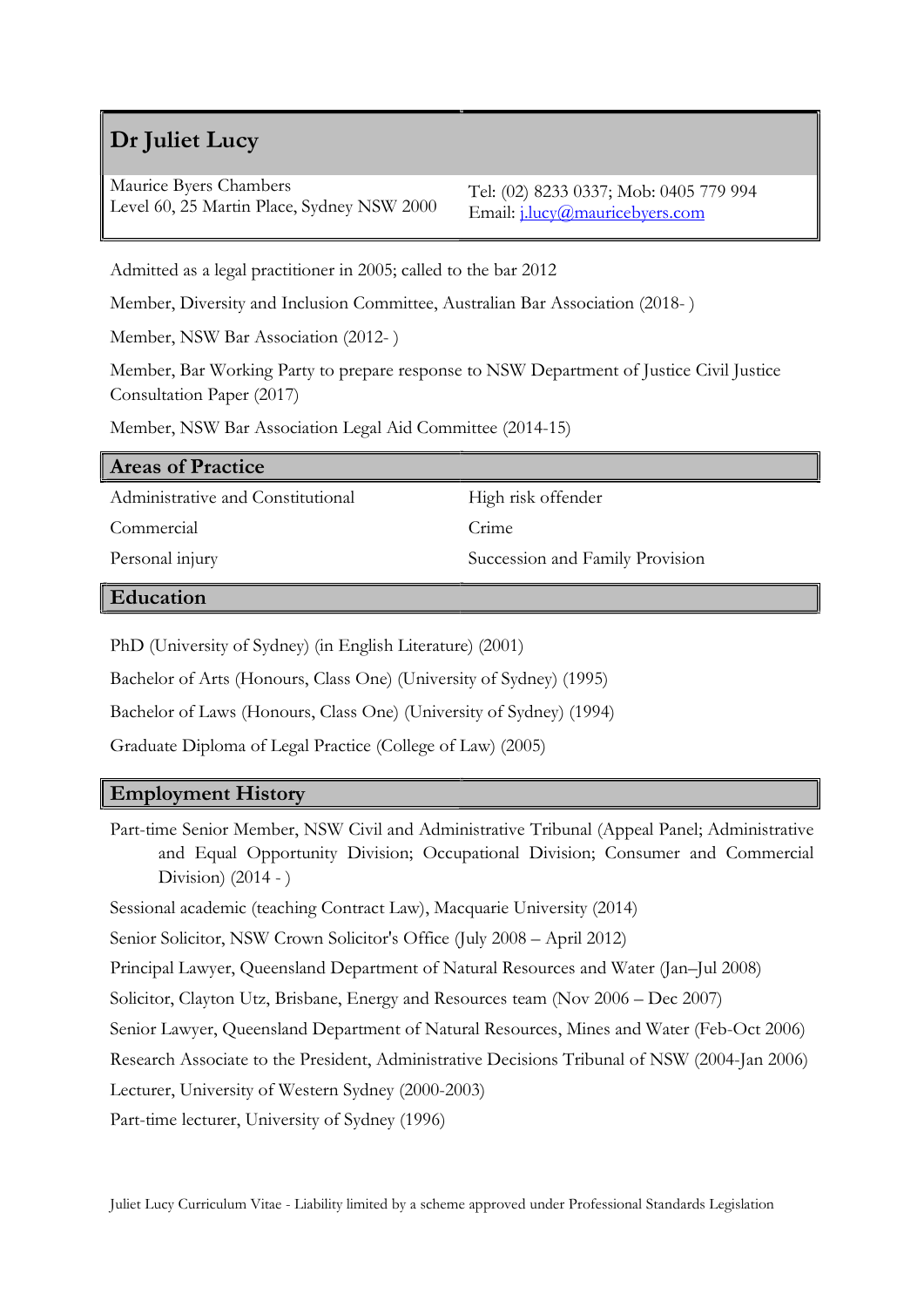## Selected Cases

### Judicial review

- Frankcom v Commissioner of Corrective Services [2022] NSWSC 225 (led)
- Papamihail v Legal Profession Complaints Committee [No 2] [2021] WASC 346 (not led)
- Goldsmith v Law Complaints Officer [2021] WASC 69 (not led)
- JKL by his tutor Jennifer Thompson v Justice Health and Forensic Mental Health Network [2021] NSWCA 94 (not led)
- Dagher v LAG Limited t/as NRMA Insurance [2020] NSWSC 1467 (led)
- LAG Limited t/as NRMA Insurance v Xie [2020] NSWSC 1112 (led)
- Insurance Australia Group Limited t/as NRMA Insurance v Saraceni [2020] NSWSC 1045 (led)
- $\bullet$  *LAG Ltd t/as NRMA Insurance v Oin* [2020] NSWSC 1025 (led)
- Hochbaum v RSM Building Services Pty Ltd; Whitton v Technical and Further Education Commission t/as TAFE NSW [2020] NSWCA 113 (not led)
- *IAG Limited t/as NRMA Insurance v Alaskari* [2020] NSWSC 492 (not led)
- Flores v Minister for Home Affairs [2019] FCA 1043 (not led)
- *IAG Limited t/as NRMA Insurance v Jammal* [2019] NSWSC 676 (led)
- IAG Limited t/a NRMA Insurance v Qianxia Lou (No 2) [2019] NSWSC 599 (led)
- PKBV v Minister for Immigration, Citizenship, Migrant Services and Multicultural Affairs [2019] FCA 2047 (not led)
- *AAI Limited v Feng* [2019] NSWSC 535 (led)
- LAG Limited t/a NRMA Insurance v Khaled [2019] NSWSC 320 (led)
- LAG Limited t/as NRMA Insurance v Oianxia Lou [2019] NSWSC 382 (led)
- Insurance Australia Limited t/as NRMA v Howard [2019] NSWSC 224 (led)
- Insurance Australia Limited v Kong Lai Kai [2018] NSWSC 958 (led)
- Nigam v Minister for Immigration and Border Protection [2017] FCAFC 127 (not led)
- Ku-ring-gai Council v West  $[2017]$  NSWCA 54 (led)
- Woollahra Municipal Council v Minister for Local Government [2016] NSWLEC 44 (not led)
- Minister for Immigration Multicultural Affairs and Citizenship v Singh [2014] FCAFC 1 (not led)

## Health insurance (judicial review / professional discipline)

- *Amir v Director of Professional Services Review* [2021] FCA 745 and [2022] FCAFC 44 (not led)
- Hamor v Commonwealth of Australia [2020] FCA 1748 (not led)
- Nithianantha v The Commonwealth [2018] FCA 2063 (not led)
- Selia v Commonwealth of Australia [2017] FCA 7 (led)

## High Risk Offender and Forensic Patient matters

State of New South Wales v Cheema (Final) [2022] NSWSC 463 (led)

Juliet Lucy Curriculum Vitae - Liability limited by a scheme approved under Professional Standards Legislation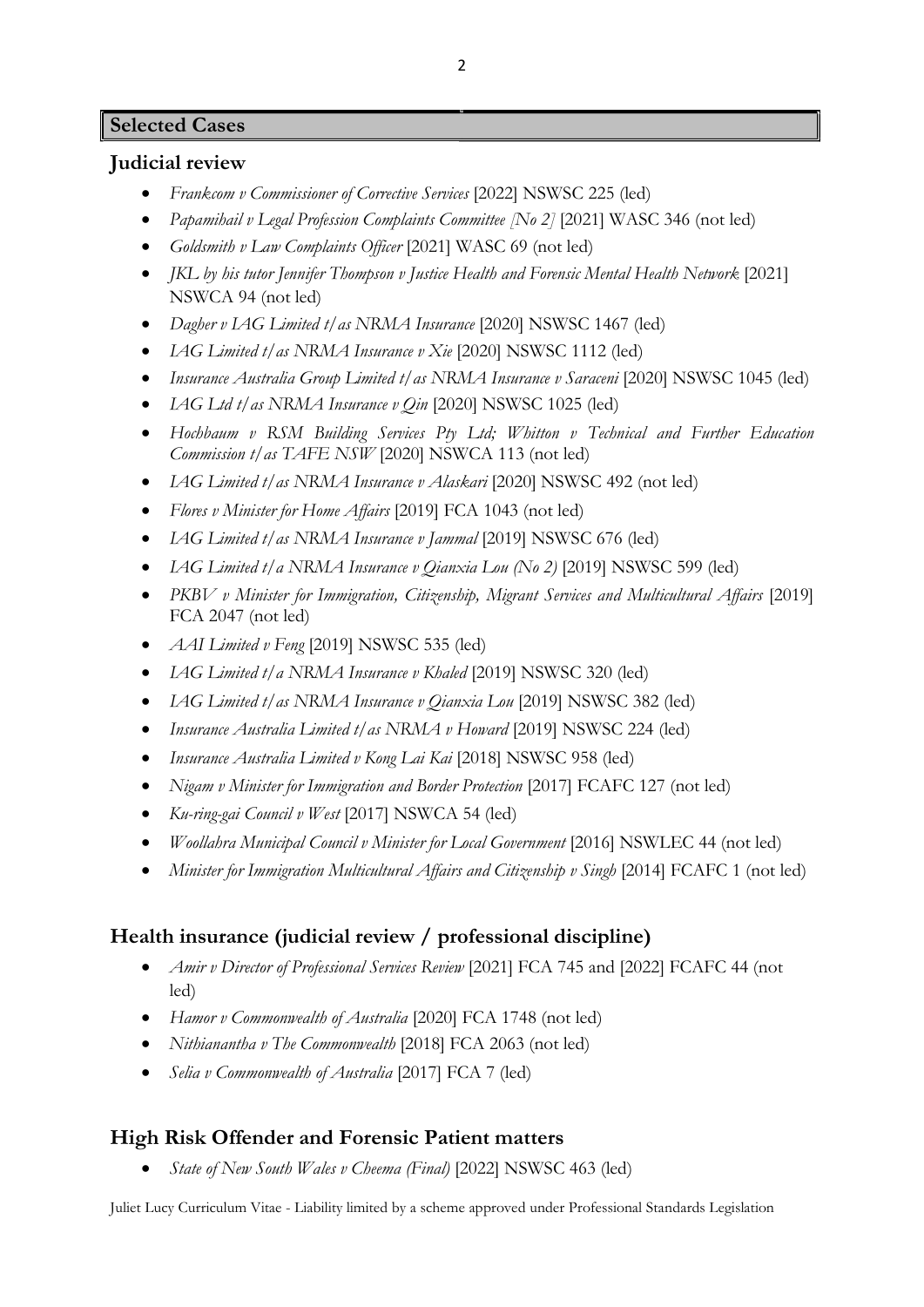- Attorney General for New South Wales v HRM bht Ramjan (Final) [2021] NSWSC 1535 (not led)
- Attorney General for New South Wales v McGuire (Preliminary) [2021] NSWSC 1222 (not led)
- State of New South Wales v Fayad (Final) [2021] NSWSC 294 (led)
- *Attorney General of NSW v Randall* [2020] NSWSC 1821 (not led)
- State of New South Wales v Lawrence [2019] NSWSC 946 (led); State of New South Wales v Lawrence [2019] NSWSC 1101(led)
- Cheema v State of New South Wales [2020] NSWCA 190 (led); State of New South Wales v Cheema (Preliminary) [2020] NSWSC 876 (led)
- Baldwin v State of New South Wales [2020] NSWCA 112 (led); State of New South Wales v Baldwin [2019] NSWSC 1882 (unled)
- State of New South Wales v Haidar [2020] NSWSC 38 (led)
- State of New South Wales v Alam [2020] NSWSC 295 (led)

## Constitutional

- Lawrence v State of New South Wales [2020] NSWCA 248 (led)
- Buckman v The Queen [2013] NSWCCA 258 (led)

### Class Actions

- Hassan v van Diemen [2021] VSC 839
- Lock v ASIC (2016) 334 ALR 250; (2016) 111 ACSR 318; [2016] FCA 31 (led)

### Family provision

- Chisak v Presot [2021] NSWSC 597; Chisak v Presot (No 2) [2021] NSWSC 754 (not led)
- Tanev v Tanevski [2017] NSWSC 1301 (not led)
- Mitar v Mitar [2017] NSWSC 647 (not led)

## **Commercial**

• Shipton v South East Queensland Sport Aircraft Club Incorporated [2022] QSC 5 (not led)

### **Other**

- Independent Review for the NSW Minister for Local Government into the Local Government Boundaries Commission (January 2022- )
- Independent Review for Catholic Archdiocese of Canberra and Goulburn of the processes surrounding the decision to place a priest with sustained findings of inappropriate behaviour into Lanigan House, Garran, ACT (2017)
- Royal Commission into Institutional Responses to Child Sexual Abuse, Case Study 24, Sydney, 2015 (assisting Gail Furness SC, Counsel assisting) (and also prepared several significant research papers for Commission)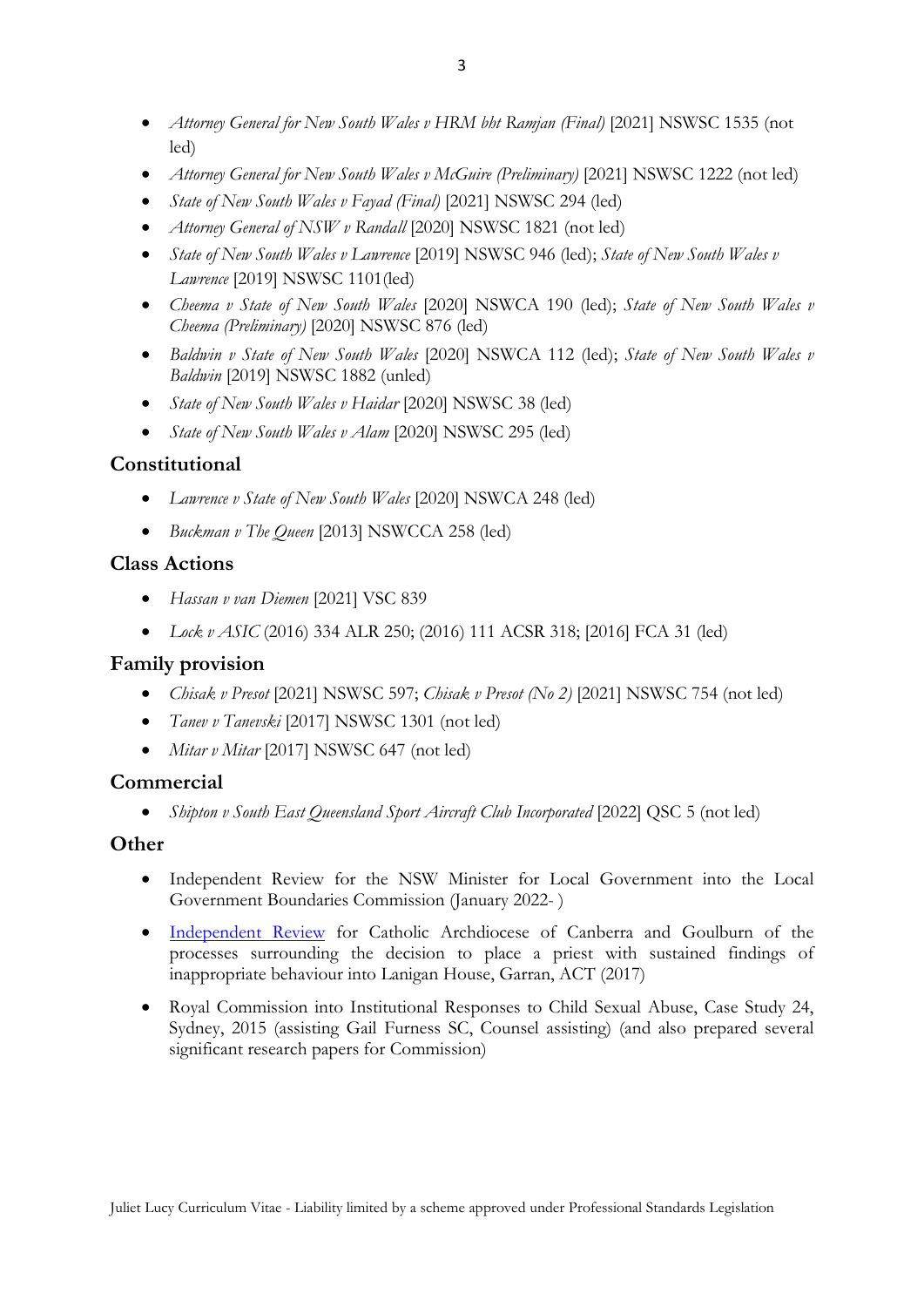Publications

Note: Some publications are in my current name and some in my former name, Juliet Cummins.

#### Books

- Robinson, Mark and Juliet Lucy. NCAT Practice and Procedure, Lawbook Co (second edition, 2020; first edition, 2015).
- Lucy, Juliet. Water Regulation: The Laws of Australia. Thomsons, 2008.
- Cummins, Juliet and David Burchell, eds. Science, Literature and Rhetoric in Early Modern England. Ashgate Publishing, 2007.
- Cummins, Juliet, ed. Milton and the Ends of Time. Cambridge: Cambridge University Press, 2003. 264p (including author of Introduction and chapter).

#### Journal Articles and Book Chapters

- Robinson SC, Mark and Juliet Lucy. "Fact-finding in the Twenty-First Century and Beyond," (2018) 93 AIAL Forum 46.
- Lucy, Juliet. "Merits Review and the Twenty-First Century Tribunal," (2017) 24 AJ Admin L 121.
- Lucy, Juliet. "Judicial Review of Administrative Action, Procedural Fairness," "Error of Law and Want of Jurisdiction" and "Failure to Exercise Discretion" in Mark Robinson SC (ed), Judicial Review - The Laws of Australia, Thomson Reuters, 2014.
- Lucy, Juliet. "Case Note: Re JS [2014] NSWSC 302," (2014) 8 Elder Law Review.
- Lucy, Juliet. "The Demise of the Guardianship Tribunal and the Rise of the NSW Civil and Administrative Tribunal," (2013) 7 Elder Law Review.
- Lucy, Juliet. "Australian Privacy Legislation: An Overview." Precedent 108 (2012): 4-9.
- Cummins, Juliet Lucy. "Relationship Debt for the Aged: Welfare vs Commerce in the Law of Guarantees." Alternative Law Journal 27:2 (2002): 63-67.

#### Legal Commentary

- (Updating author), "Error of Law and Want of Jurisdiction" and "Failure to Exercise Discretion," The Laws of Australia, Thomson Reuters, 2014.
- "Water Licences." Practical Forms and Precedents. Thomson Reuters, 2012.
- (Updating author), "Water," The Laws of Australia, Thomson Reuters, 2008.
- (Updating author), "Judicial Review of Administrative Action, Procedural Fairness," The Laws of Australia, Thomson Reuters, 2006, 2010 and 2014 (new update forthcoming 2022).
- Privacy commentary in New South Wales Administrative Law, Thomson Reuters (October 2004 and quarterly updates to present).
- (Updating author), "Complaints to the Commonwealth Privacy Commissioner," The Lawyers Practice Manual, Thomsons, 2004.